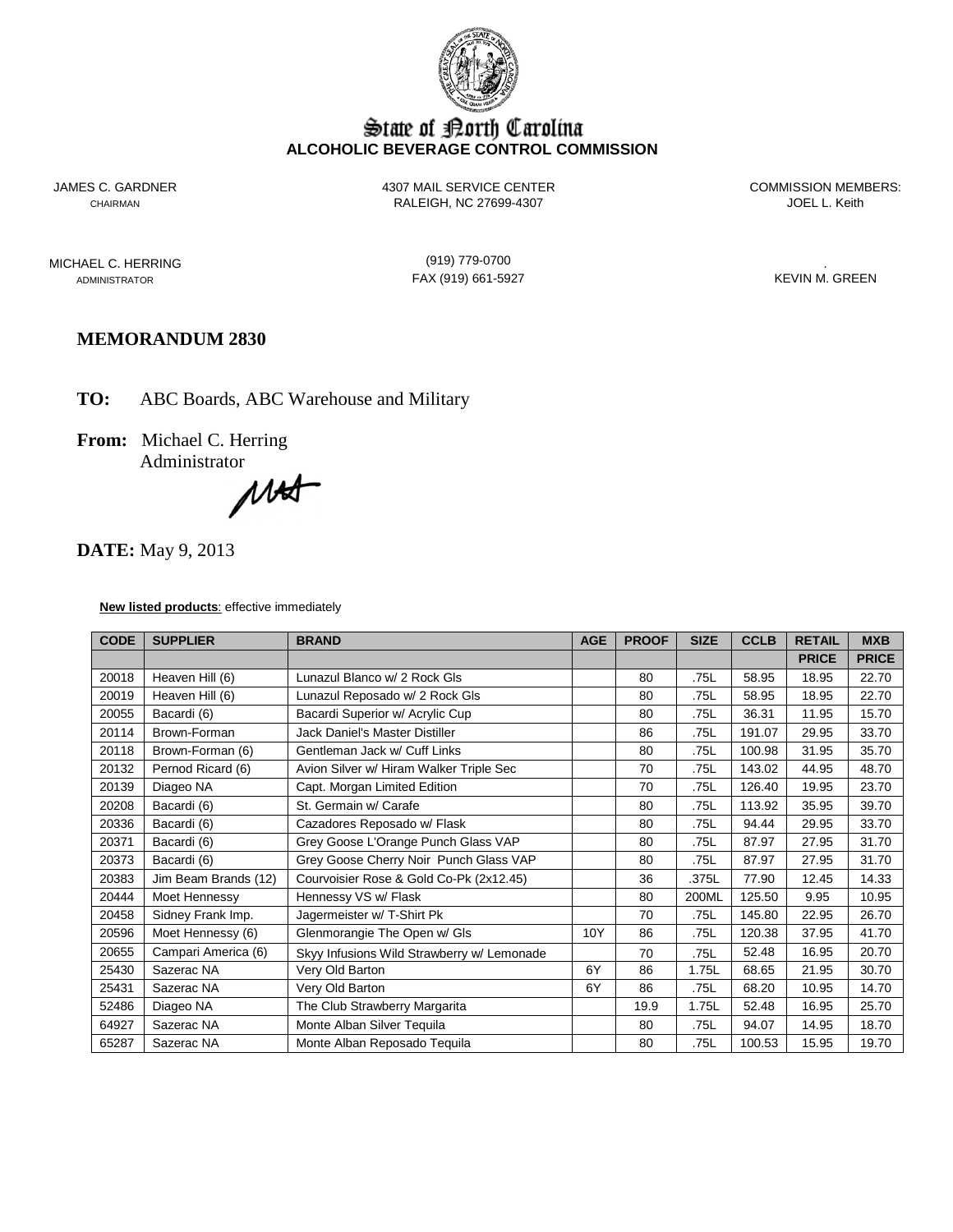#### **New Supplier and Brokerage: Petzold Distilleries**

New listed products, effective immediately

| <b>CODE</b> | <b>BRAND</b><br><b>SUPPLIER</b> |                                     | <b>AGE</b> | <b>PROOF</b> | <b>SIZE</b> | <b>CCLB</b> | <b>RETAIL</b> | <b>MXB</b>   |
|-------------|---------------------------------|-------------------------------------|------------|--------------|-------------|-------------|---------------|--------------|
|             |                                 |                                     |            |              |             |             | <b>PRICE</b>  | <b>PRICE</b> |
| 66300       | <b>Petzold Distilleries</b>     | Carl's Carolina Applejack Moonshine |            | 90           | 75L         | 171.40      | 26.95         | 30.70        |
| 66301       | <b>Petzold Distilleries</b>     | Carl's Carolina Applejack Moonshine |            | 90           | .375L       | 100.50      | 15.95         | 17.83        |
| 66303       | <b>Petzold Distilleries</b>     | Carl's Carolina Spiced Sorghum Rum  |            | 90           | .75L        | 139.25      | 21.95         | 25.70        |
| 66304       | <b>Petzold Distilleries</b>     | Carl's Carolina Spiced Sorghum Rum  |            | 90           | .375L       | 87.55       | 13.95         | 15.83        |

#### **Remittance address:**

warehouse vendor # 412 Petzold Distilleries 6461 Hwy 212 Marshall NC 28753

### **Address confirmation:**

The correct zip code for Corner Creek Distilling Co. is 33176-5935

#### **Discontinued Items: effective immediately**

| <b>CODE</b> | <b>SUPPLIER</b>    | <b>BRAND</b>                              | <b>AGE</b> | <b>PROOF</b> | <b>SIZE</b> | <b>RETAIL</b> | <b>MXB</b>   |
|-------------|--------------------|-------------------------------------------|------------|--------------|-------------|---------------|--------------|
|             |                    |                                           |            |              |             | <b>PRICE</b>  | <b>PRICE</b> |
| 20205       | Brown - Forman(6)  | Woodford Reserve Derby 2013               |            | 90           | 1.00L       | 39.95         | 44.95        |
| 21400       | Castle Brands(120) | Travis Hasse's Apple Pie                  |            | 40           | 50ML        | 0.95          | 1.20         |
| 24503       | Sazerac            | Old Charter                               | 8Y         | 80           | 1.75L       | 23.50         | 32.25        |
| 24504       | Sazerac            | Old Charter                               | 8Y         | 80           | .75L        | 10.45         | 14.20        |
| 38265       | Sazerac NA         | Barton's Canadian                         | 3Y         | 80           | 1.75L       | 14.50         | 23.25        |
| 38266       | Sazerac NA         | Barton's Canadian                         | 3Y         | 80           | .75L        | 7.20          | 10.95        |
| 39045       | Sazerac NA         | Northern Light                            | 3Y         | 80           | 1.75L       | 14.75         | 23.50        |
| 51454       | Luxco              | Salvador's Orig. Margarita - 4Pk (1.95x4) |            | 19.9         | 200ML       | 1.95          | 2.95         |
| 51932       | Pernod Ricard      | Malibu Caribbean Cosmo Cocktail           |            | 30           | 1.75L       | 17.95         | 26.70        |

#### **UPC changes:**

| <b>CODE</b> | <b>BRAND</b>           |       | <b>NEW</b>   |
|-------------|------------------------|-------|--------------|
|             |                        |       | <b>UPC</b>   |
| 24547       | Old Crow               | .75L  | 080686507406 |
| 46974       | Pinnacle 100           | 1.75L | 080686929482 |
| 46975       | Pinnacle Vodka         | 1.75L | 080686929451 |
| 47133       | Calico Jack Spiced Rum | .75L  | 080686930341 |
| 63162       | Kapali Coffee          | 1.75L | 088004016883 |

### **UPC / SCC changes:**

| <b>CODE</b> | <b>BRAND</b>          | <b>SIZE</b> | <b>NEW</b>   | <b>NEW</b>     |
|-------------|-----------------------|-------------|--------------|----------------|
|             |                       |             | <b>UPC</b>   | <b>SSC</b>     |
| 34564       | McClelland's Islay    | .75L        | 859141004015 | 15010496103774 |
| 34568       | McClelland's Highland | .75L        | 859141004008 | 15010496103767 |
| 34572       | McClelland's Lowland  | .75L        | 859141004022 | 15010496103781 |

For your convenience, all memorandums are sent via e-mail and uploaded to the abc.nc.gov website under the heading Local ABC Boards / Board Memoranda